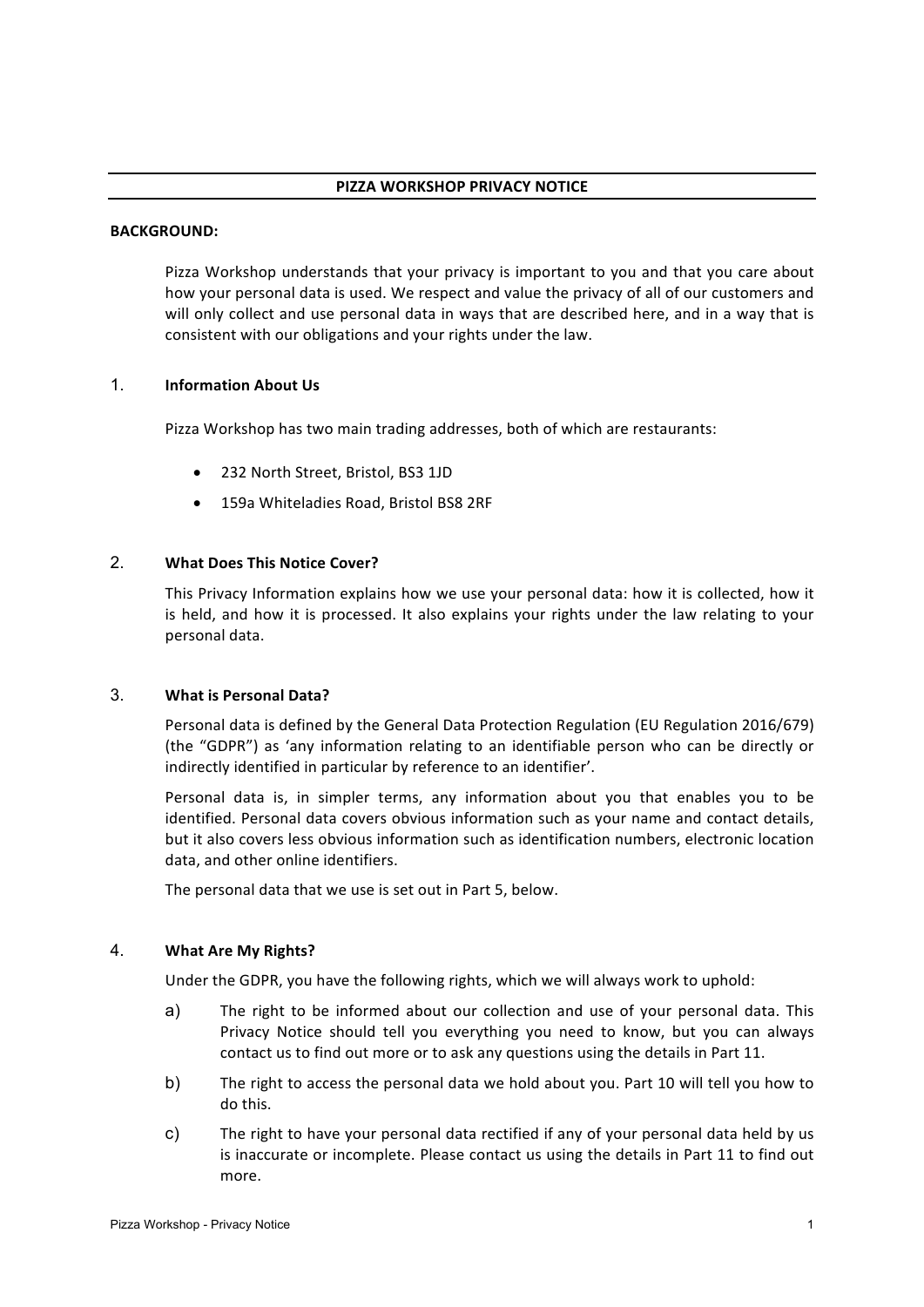- d) The right to be forgotten, i.e. the right to ask us to delete or otherwise dispose of any of your personal data that we have. Please contact us using the details in Part 11 to find out more.
- e) The right to restrict (i.e. prevent) the processing of your personal data.
- f) The right to object to us using your personal data for a particular purpose or purposes.
- g) The right to data portability. This means that, if you have provided personal data to us directly, we are using it with your consent or for the performance of a contract, and that data is processed using automated means, you can ask us for a copy of that personal data to re-use with another service or business in many cases.

For more information about our use of your personal data or exercising your rights as outlined above, please contact us using the details provided in Part 11.

Further information about your rights can also be obtained from the Information Commissioner's Office or your local Citizens Advice Bureau.

If you have any cause for complaint about use use of your personal data, you have the right to lodge a complaint with the Information Commissioner's Office.

### 5. **What Personal Data Do You Collect?**

We will collect the following personal data:

- First name
- Surname
- Email address
- Birthday

### 6. **How Do You Use My Personal Data?**

Under the GDPR, we must always have a lawful basis for using personal data. This is because you have consented to our use of your personal data. Your personal data will be used for the following purposes:

- Engaging you in our Loyalty Card Scheme (Pizza Workshop Pizza Society). Your personal details are required in order for us to issue you with a loyalty card and manage it on your behalf so that you can earn and redeem loyalty points.
- Communicating with you. This may include responding to emails from you.
- Supplying you with information about offers and promotions by email that you have opted-in to receive.
- With your permission and/or where permitted by law, we may also use your personal data for marketing purposes, which may include contacting you by email with information, news, and offers on products and services. You will not be sent any unlawful marketing or spam. We will always work to fully protect your rights and comply with our obligations under the GDPR and the Privacy and Electronic Communications (EC Directive) Regulations 2003, and you will always have the opportunity to opt-out.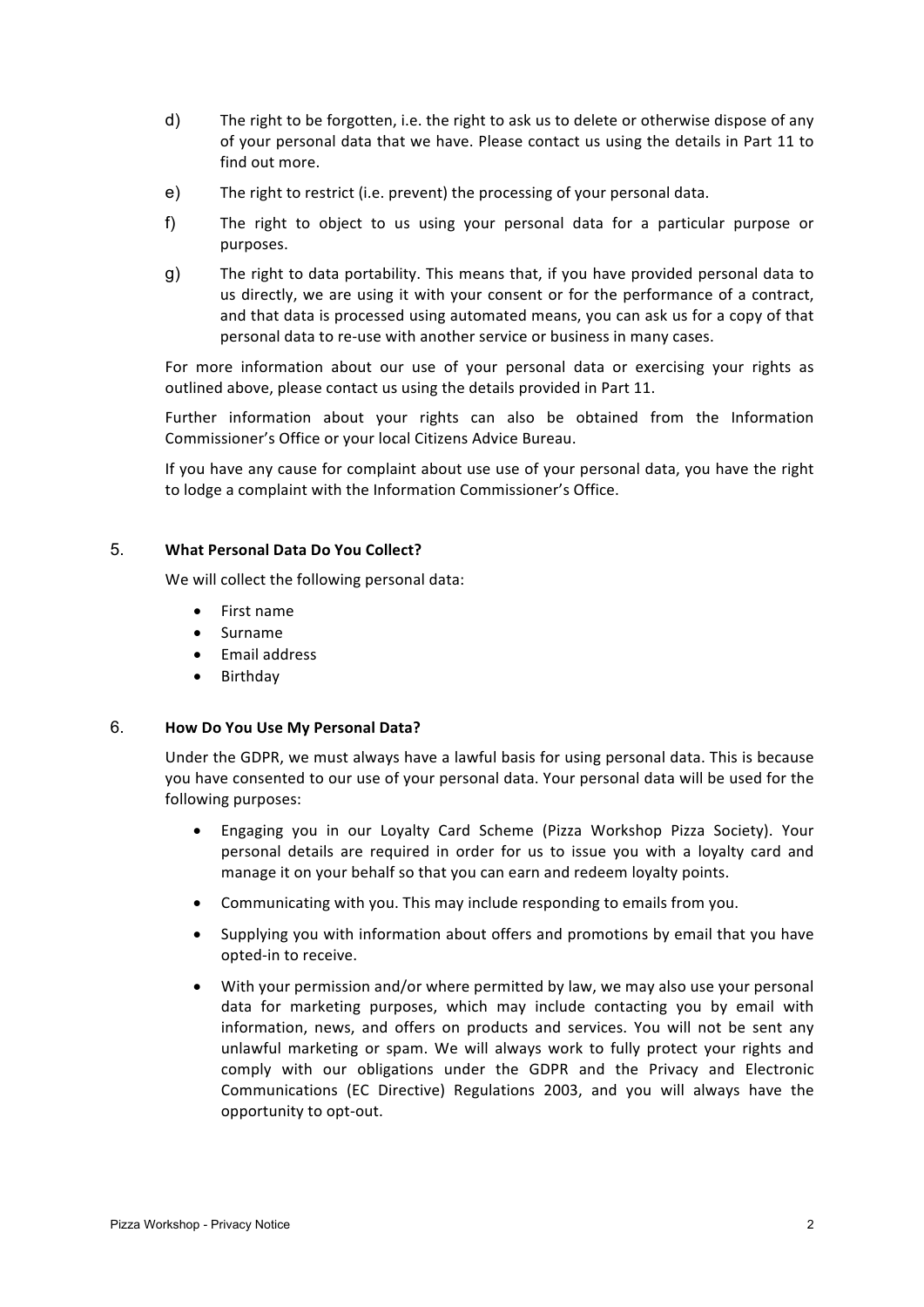# 7. **How Long Will You Keep My Personal Data?**

We will not keep your personal data for any longer than is necessary in light of the reason(s) for which it was first collected.

### 8. **How and Where Do You Store or Transfer My Personal Data?**

We will only store or transfer your personal data in the UK. This means that it will be fully protected under the GDPR.

### 9. **Do You Share My Personal Data?**

We will not share any of your personal data with any third parties for any purposes, subject to one important exception.

In some limited circumstances, we may be legally required to share certain personal data, which might include yours, if we are involved in legal proceedings or complying with legal obligations, a court order, or the instructions of a government authority.

## 10. **How Can I Access My Personal Data?**

If you want to know what personal data we have about you, you can ask us for details of that personal data and for a copy of it (where any such personal data is held). This is known as a "subject access request".

All subject access requests should be made in writing and sent to the email or postal addresses shown in Part 11.

There is not normally any charge for a subject access request. If your request is 'manifestly unfounded or excessive' (for example, if you make repetitive requests) a fee may be charged to cover our administrative costs in responding.

We will respond to your subject access request within 14 days and, in any case, not more than within one month of receiving it. Normally, we aim to provide a complete response, including a copy of your personal data within that time. In some cases, however, particularly if your request is more complex, more time may be required up to a maximum of three months from the date we receive your request. You will be kept fully informed of our progress.

# 11. **How Do I Contact You?**

To contact us about anything to do with your personal data and data protection, including to make a subject access request, please use the following details (for the attention of Catharine Ross):

Email address: catharine@pizzaworkshop.co.uk.

Telephone number: 0117-973-8941.

Postal Address: Pizza Workshop, 159a Whiteladies Road, Clifton, Bristol, BS8 2RF

## 12. Changes to this Privacy Notice

We may change this Privacy Notice from time to time. This may be necessary, for example, if